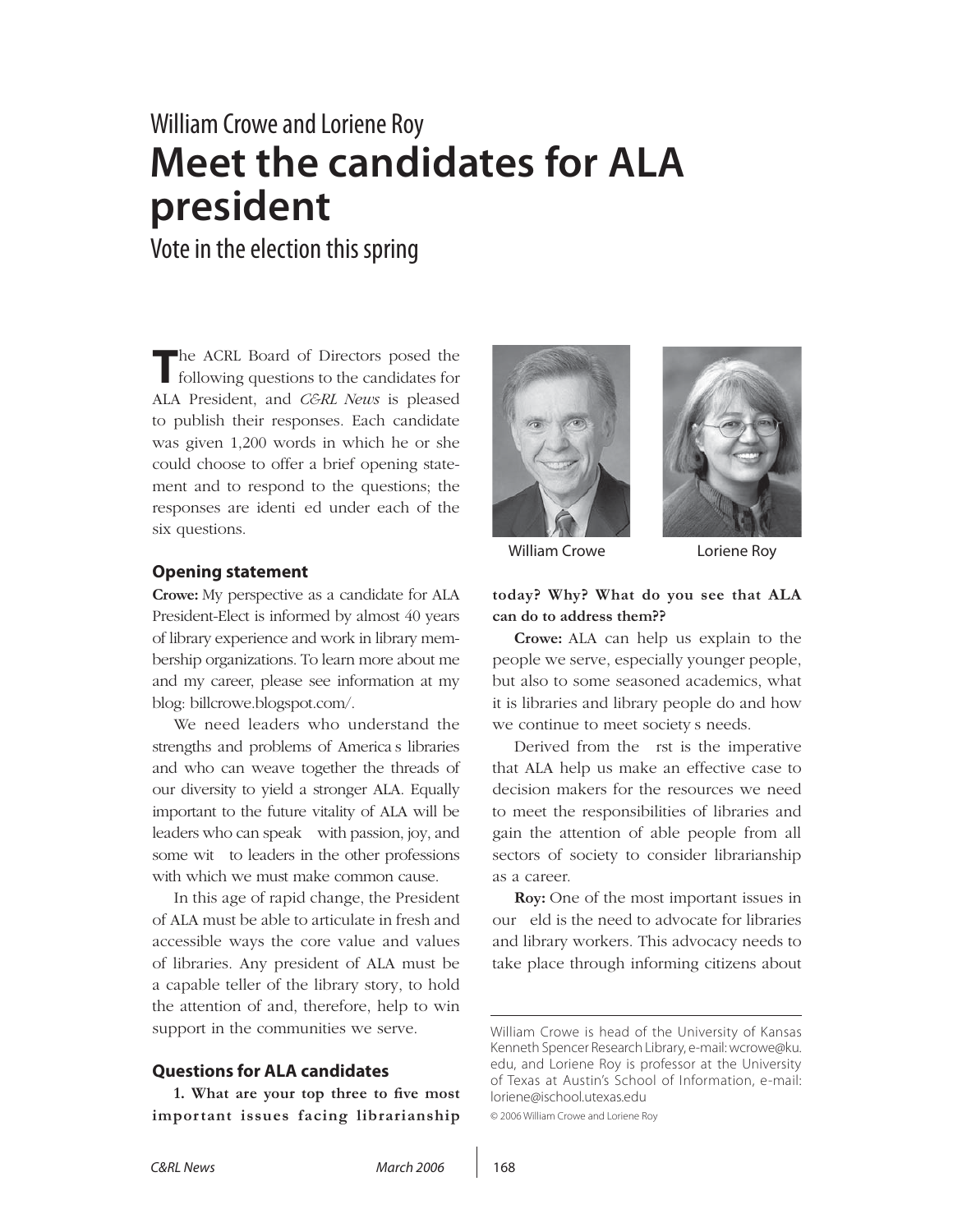the work of libraries and through in uencing information policy, particularly regarding privacy issues. ALA can respond by continuing to support the ALA Washington Of ce, by responding quickly and decisively to legislative issues, and by maintaining the advocacy institutes held at ALA Midwinter Meetings and in train-the-trainer events around the country. Other critical issues include recruitment of new professionals into the eld and into service in ALA, improving salaries and bene ts, and updating professional skills to meet the present and future needs of library patrons. ALA can continue to address these issues by entering into collaborations with LIS programs, by supporting and working with ALA-APA, and by investigating new ways to deliver content to ALA members.

## **2. Share with us your vision of what librarians and libraries will be like in the next 10 to 20 years.**

**Crowe:** This is a tall order. My study of library history suggests that once we are able to look past the inevitable changes in technology, physical space, and methods of operation and delivery of service that will take place in the United States and in many other parts of the world, we will see evidence of: 1) a much more diverse workforce that has developed new ways to identify with the needs and aspirations of the constituencies libraries serve, 2) more everyday connections that libraries have with other information professions (e.g., with archivists), and 3) a greater sensitivity among libraries to look beyond the local setting, often to a global context.

**Roy:** Libraries and librarians face myriad possibilities as we move into the future. Some libraries will forgo technological innovation but may serve as well-loved and well-supported centers for print information. Other libraries will thrive as information commons and provide social space for human interaction. Still other libraries will serve as laboratories of discovery, providing the settings and resources for the development and testing of new ideas. Librarians' roles may expand to include services as information archivists or family information specialists, and some librarians already ful II that role. Libraries will continue to evolve to incorporate the traditional features of museums, materials collections, cultural heritage enterprises, and public performance venues. The gap between wired and the unconnected will continue to widen. But it is our job as Librarians to strive, to ght against this drift.

# **3. If your presidency could be remembered for just one impact it had on ALA, what would you hope that to be?**

**Crowe:** I want ALA to be seen by our own members and by those in other information professions as:  $1$ ) a rst choice partner/source for association programming; 2) a logical link in the recruitment, education and development of new information professionals who represent all sectors of society; and 3) a natural partner in the research and development needed to help improve services to the communities we serve.

**Roy:** As ALA President, I would want to challenge and encourage members to become more active in ALA. This involvement can take a range of forms—more rst-time appointees to committees, more participation by LIS students and new graduates, and a return to association work on the part of experienced library workers. If each ALA member would send a single message in a national letter and e-mail campaign, it would translate to 66,000 communications on behalf of libraries. I hope that each ALA member will be able to explain how ALA has helped them and their constituencies.

**4. As ALA leaders present members with a dues increase ballot, it will be important for ALA leaders to articulate the value their ALA membership brings to them. Tell us how you would craft that message to academic and research librarians?** 

**Crowe:** The telling of the ALA story here is critical. I would say, If we did not have ALA's [name the divisional, roundtable or ALA program; data set; forum for exchange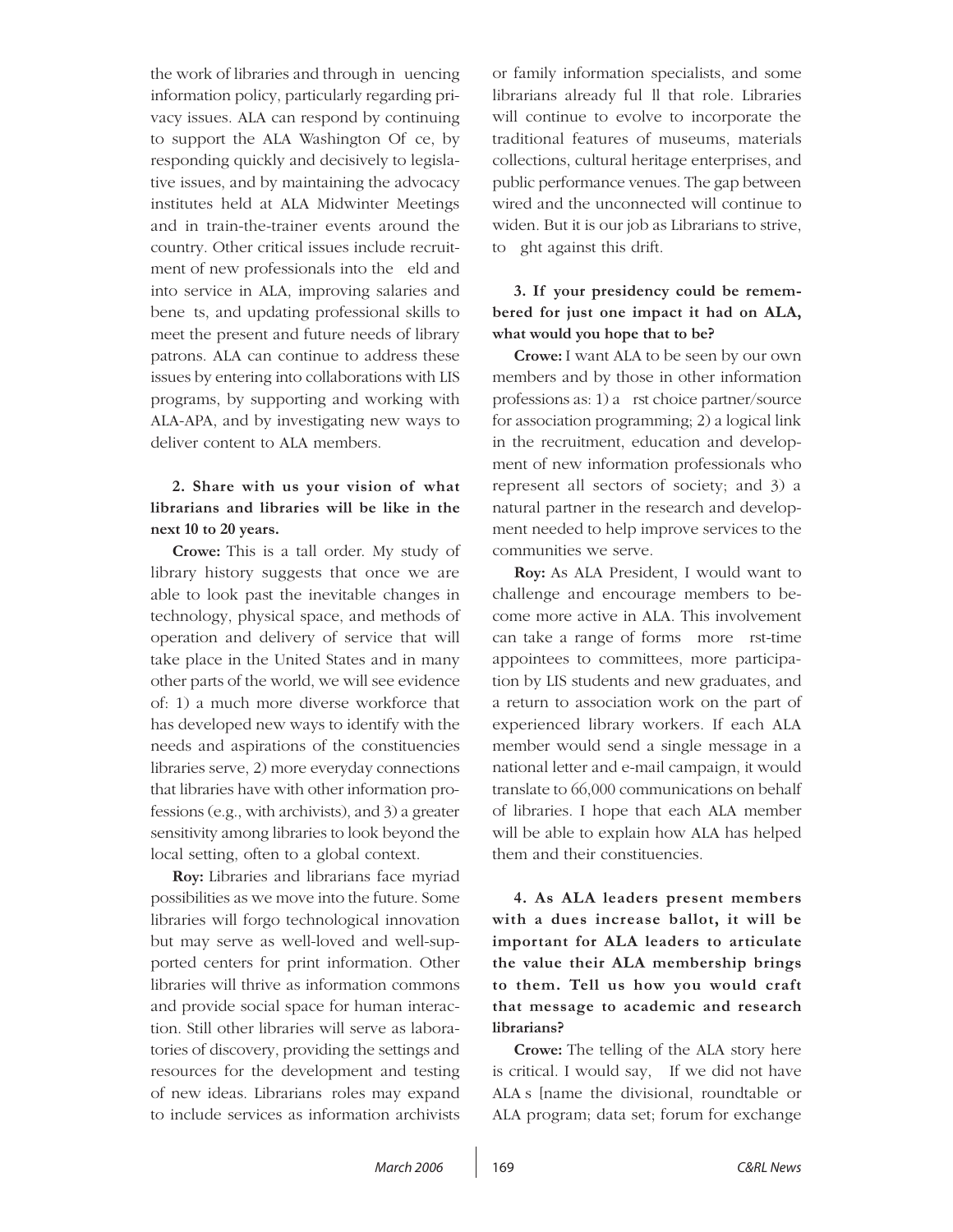of ideas; or means to focus advocacy with stakeholders], we would need to nd collective means to re-invent [name it]. Or, What would life for us be like without [name it]?

**Roy:** ALA has accomplished a great deal since the last dues increase was approved in 1995. Although many in our profession are not rewarded to the extent our work merits, we must approve the much-needed dues increase, not only to stay at our present strength but also to allow ALA to progress to meet the continuing needs of libraries and librarians. Our new strategic plan, ALAAhead, calls on ALA to be even more committed to advocacy, education, policy development, and recruitment. A dues increase is not only a good nancial decision, it is also a way to recognize the effort and support of ALA staff by awarding them much overdue pay raises and to Il positions that have long been open. We have a responsibility to join with ALA staff to ensure that ALA functions at its highest level and by agreeing to this dues increase, ALA members have a right to request improved and expanded services.

**5. What aspects of ALA's current governance structure keep it from being as effective and efficient as it might be, and how would you hope to remove some of those limitations?** 

**Crowe:** The nature of ALA—as both a unitary organization representing the core interests of libraries of all kinds and at the same time a home for groups of libraries and library people who have special interests and needs—always has caused some tension. Any of us af liated with other complex and large organizations—a university or large community college—can see the same phenomenon at work. Many of the limitations we see are inherent in this mix and so not amenable to signi cant change. In other dimensions—how we plan for and manage the work of committees, task forces, boards and other groups—we can do more, emulating the work of other large organizations. We can do more to train leaders in good practice

(the ALA parliamentarian has produced some excellent suggestions), provide templates and like structures for groups to learn from (example: what are the characteristics of a good report or resolution?), and offer each group access to an experienced mentor who can help new leaders and less experienced members navigate—without intruding on the group's work.

**Roy:** I believe that the effectiveness of ALA increases as ALA members become more involved. Having served on ALA Council for seven years as a councilor-at-large (1997–2000; 2004–2006), I have observed and participated in the policy setting body of ALA. Over this time Council has done much to improve its ef ciency. Agendas are distributed in advance; proposed time limits of discussion help at least place a framework of efeciency on open meetings. Members are reminded to share documents in advance of ALA<sub>s</sub> Midwinter Meeting and Annual Conference (and most do). Councilors contribute to ef ciency when they discuss agenda items on the ALA Council electronic list and on site at the Council Caucus meetings. Council will always have a mix of experienced and new councilors, and new members will continue to need mentorship through activities like the Council Orientation Session. Council is fortunate to receive guidance from Parliamentarian Eli Mina and members, such as Norman Horrocks, who serve as our institutional memory. The ALA Web site and the *ALA Handbook of Organization* also help improve governing ef ciency. ALA s governance might improve through providing more opportunities for participation and through developing more coordinated information sharing. But communication will always be a challenge in an organization with 66,000 members, 11 divisions, 17 round tables, and hundreds of subunits.

**6. At the Fall 2005 Joint Executive Committee meeting of all ALA Divisions, the need to upgrade ALA's information technology capabilities was mentioned**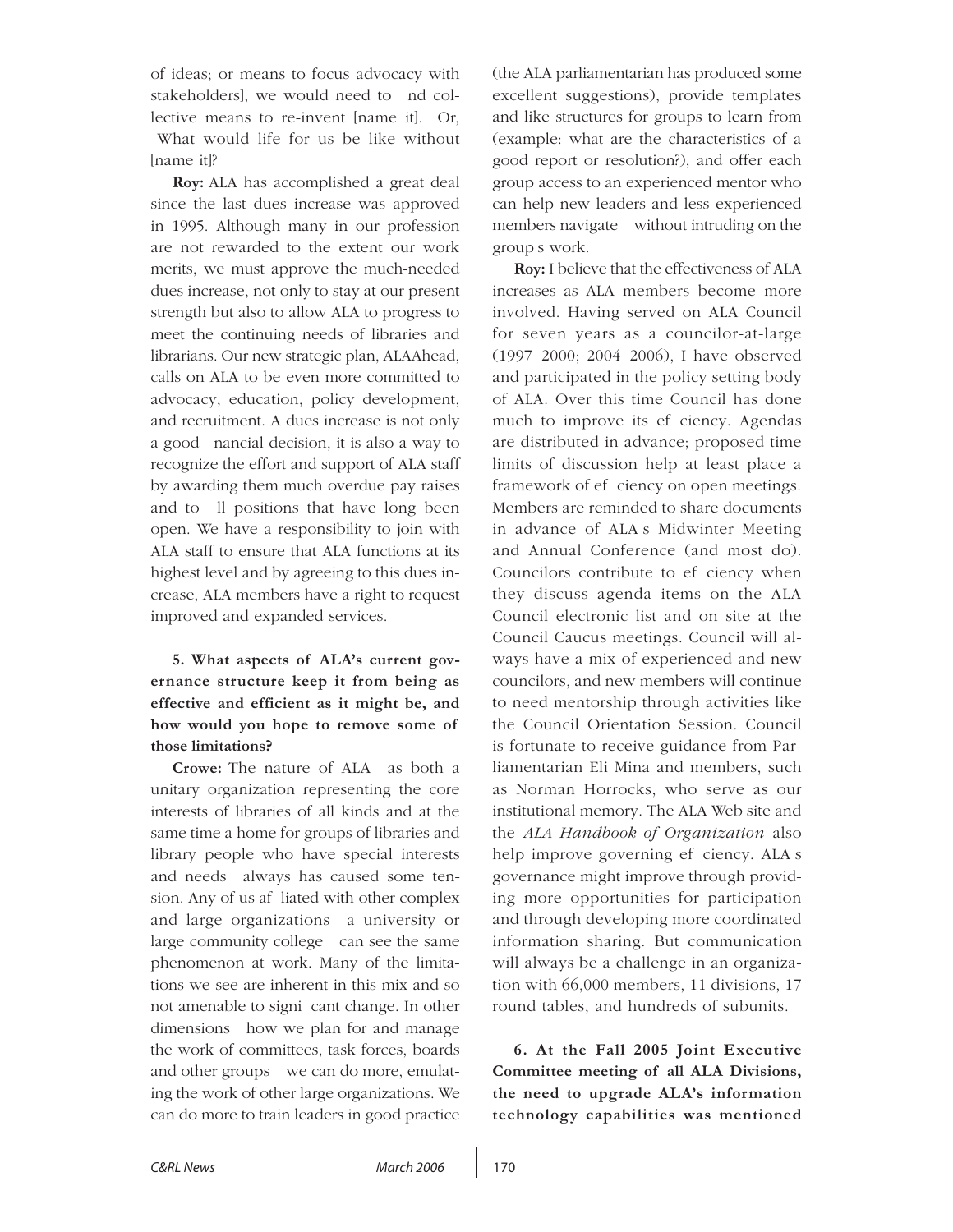## **repeatedly as a restraining force for ALA to achieve its strategic goals. What steps will you take to rectify this?**

**Crowe:** From all I can see, this problem is getting high-level attention, with a capable advisory body supporting ALA staff working specifically on ALA s presence on the Web. The problems we have seen more generally with IT are attributable, I suspect, to the inherent complexity of the organization and the diverse needs within it . . . and several years of a flat budget for ALA and all of the attendant consequences. This theme—the need to work on infrastructure of all kinds—is one that many large organizations (think many resource-strapped colleges and universities) have had to face and pay for. We have no choice but to do the same if we are to sustain ALA's core mission.

**Roy:** ALA can choose to lead rather than lag in applying technology to achieve its goals. A dues increase will provide us with resources to improve ALA's ability to respond to today's technological needs. ALA needs to examine how it delivers information and how it can use technology to continue to progress as a community of active members. Conducting a usability study of ala.org would be a good start. Such a study could hone in on the searchability of the site, archived content, the online conference scheduler, timely posting of content, readability, accessibility, and support and coordination of Web content from ALA units. Along with this review of its Web presence, ALA needs to continue to investigate using more interactive technologies to deliver education and training. The recent ALA Midwinter meeting proved that if we Webcast it, they will come. Hundreds of thousands of viewers attended the online announcement of the ALA youth book awards. Technologies exist to help support more direct involvement of members in the profession. Lack of resources to attend ALA Midwinter Meetings or Annual Conferences should not exclude members from contributing constructively to ALA.

## **7. What skills, capabilities, and background do you bring to the ALA Presidency that you want us to know about?**

**Crowe:** Without repeating my c.v. (present on my blog), let me highlight three experiences I have had in the last ten years that are central to my preparation for the ALA Presidency: 1) three years service as the chief information of cer for the University of Kansas—an eyeopener to the work of allied professions and to the expectations of students, faculty, staff, and the public (it was numbing some days to think that I was responsible not only for libraries and academic computing, but also for processing the university payroll, student registration, the campus telephone system, and campus mail); 2) ve years work as a member of the Board of Directors of the Lawrence Sesquicentennial Commission (which took me deep into my own community—to work closely with people from all sectors—to listen and learn from people whose connections to libraries and librarianship often are tenuous); and 3) almost 15 years service, successively, as a member of the board of a regional library network (BCR), a delegate to and President of the OCLC Users (now Members) Council, and for the last ten years as a member (four years as chair) of the OCLC Board of Trustees (all of which required engagement with many issues, working with people from across the world who are passionately committed to the work we do).

**Roy:** Like many others, I discovered librarianship after having worked in another eld, in my case as an X-ray tech in several community hospitals. I carried over skills and attitudes from that other career and from my small-town roots into public library services a strong work ethic, a sincere caring for people, and a deep concern that everyone should have access to information that could improve their lives. I remain a good listener, have a pretty good sense of humor, and continue to welcome opportunities to learn. As an educator, I work to build collaborations that bring opportunities to my students to contribute to the greater good. In this role I have been able